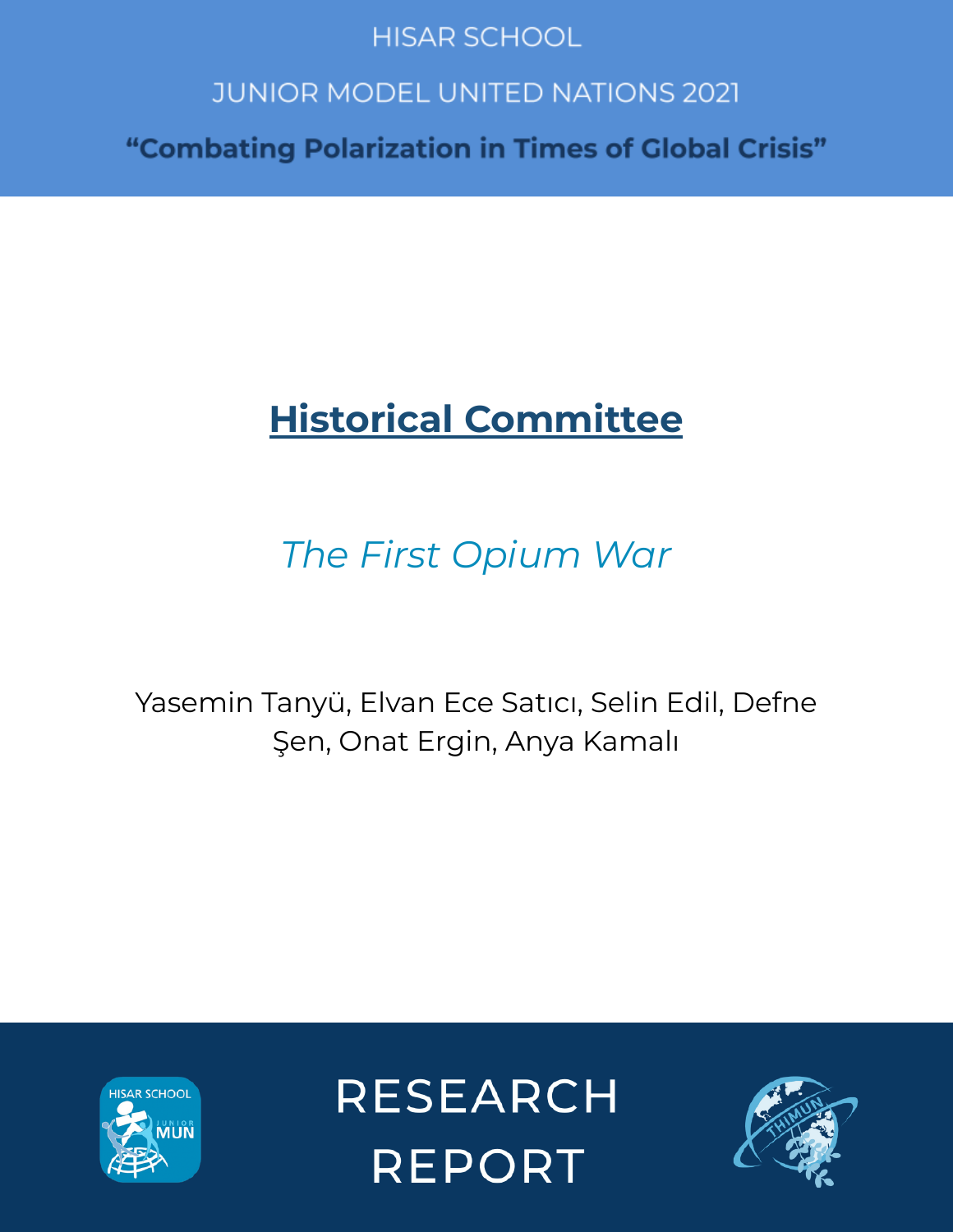**Forum:** Historical Committee (Histo.)

**Issue:** The First Opium War

**Student Officer:** Yasemin Tanyü, Elvan Ece Satıcı, Anya Kamalı, Selin Edil, Onat Ergin, Defne Şen

# **Introduction**

The immediate issue is China's official confiscation of opium supplies in Canton to halt the banned opium trade, with offenders facing the death penalty. The merchants' demands are supported by the British government, which insisted on the ideals of free trade and equal diplomatic recognition among nations.

The demand for Chinese luxury products caused a trade imbalance between China and Britain in the 18th century. The Canton System, which restricted inbound foreign trade to the southern port city of Canton, allowed European silver to flow into China. To balance the scales, the British East India Company began growing opium in Bengal and permitted private British merchants to sell opium to Chinese smugglers for illegal sale in China. The influx of narcotics reversed China's trade surplus, depleted the economy of silver, and increased the number of opium addicts within the country, all of which concerned Chinese officials greatly.

After rejecting plans to legalize and tax opium, the Daoguang Emperor dispatched Viceroy Lin Zexu to go to Canton and put an end to the opium traffic. Lin addressed an open letter to Queen Victoria, pleading with her to end the opium trade on moral grounds. Lin, therefore, resorted to brute force in the territory of western merchants. He landed in Guangzhou at the end of January and immediately set about putting together a coastline defense. Opium dealers in the United Kingdom were ordered to hand over 2.37 million pounds of tobacco in March. Lin ordered the opium to be destroyed in public on Humen Beach on June 3 to demonstrate the government's ambition to ban smoking.

# **Definition of Key Terms**

**Opium:** An addictive substance made from the opium poppy, abused unlawfully as a narcotic and medically as an analgesic on rare occasions.

**The Government of Indian Acts:** Decisions taken by the British Government to administrate China such as assigning governors to various regions.

**Mandarin:** Chinese bureaucrats appointed by the Chinese government.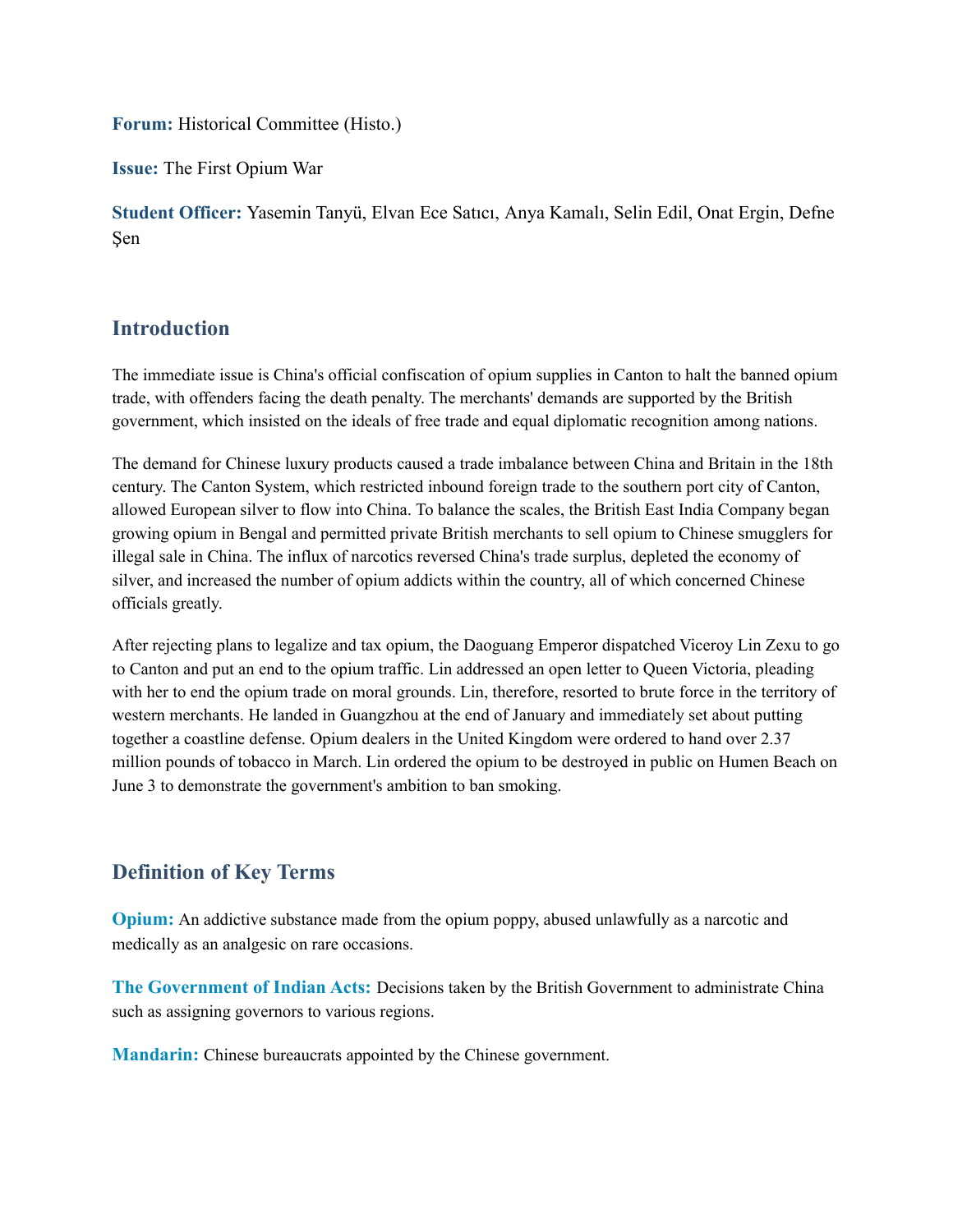**Madak:** A recreational drug combined of tobacco and opium and widely used at the time in China.

**Mercantilism:** An economic policy that aims to increase an economy's exports while reducing its imports. To achieve this purpose, it encourages imperialism, colonialism, taxes, and subsidies on commercial products.

**Extraterritoriality:** It is a privilege that enables individuals, groups, organizations or physical spaces to be exempted from local law. For instance, embassies, military installations or some historically important locations. Tomb of Suleyman Shah, United Nations Offices in Hague or Incirlik Air Base may be some examples you may be familiar with. Historically, extraterritoriality was one of the privileges of those on the losing side of decisive wars.

**Canton Trade System:** China's policy of concentrating all trade on the southern port of Canton, allowing Qing China to regulate trade with the West within its own territory. The protectionist policy began in 1757 as a response to political and commercial danger caused by foreign countries.

## **General Overview**

## **The Opium Trade**

In the 18th century, China and The British Empire had an imbalance in their trade. The British bought large quantities of tea from China but in return, they didn't have any product to sell. This had a toll on their economy. With the Dutch export shipments to China, opium was introduced and started to gain popularity. A new way of consuming was also implemented which was to smoke it out of a tobacco pipe. The first banning of opium was put in order in 1729 by Yung Cheng the Qing Emperor at the time. He prohibited its domestic sale except for medical purposes. In 1793, the British East India Company created a monopoly and had exclusive possession and also control over the opium trade. Over the years, opium started to slowly increase its demand. At the end of the 18th century, it became a very important trade for the British. The effects it brought with it were very poor for the Chinese. Addiction rates spiked and it also created social problems as well as economic ones. At the start, imported opium was only 200 chests annually and between the years 1820 and 1830, it became 10.000 per year. In 1833, due to the Government of Indian Acts, more dealers were free to bring opium into the country. In the spring of 1839, somewhere around 1.400 tons of opium were confiscated and destroyed by the Chinese government in order to put a stop. As a result, on March 18, 1839, The British sent warships to the coast of China, which started the war.

## **The Start of the War**

The war lasted for 3 years from 1839 to 1842. The tension between the countries increased when a drunken British sailor killed a Chinese villager. The British government, which didn't want its subjects to be tried in the Chinese legal system, refused to refer the defendants to the Chinese courts. The Dynasty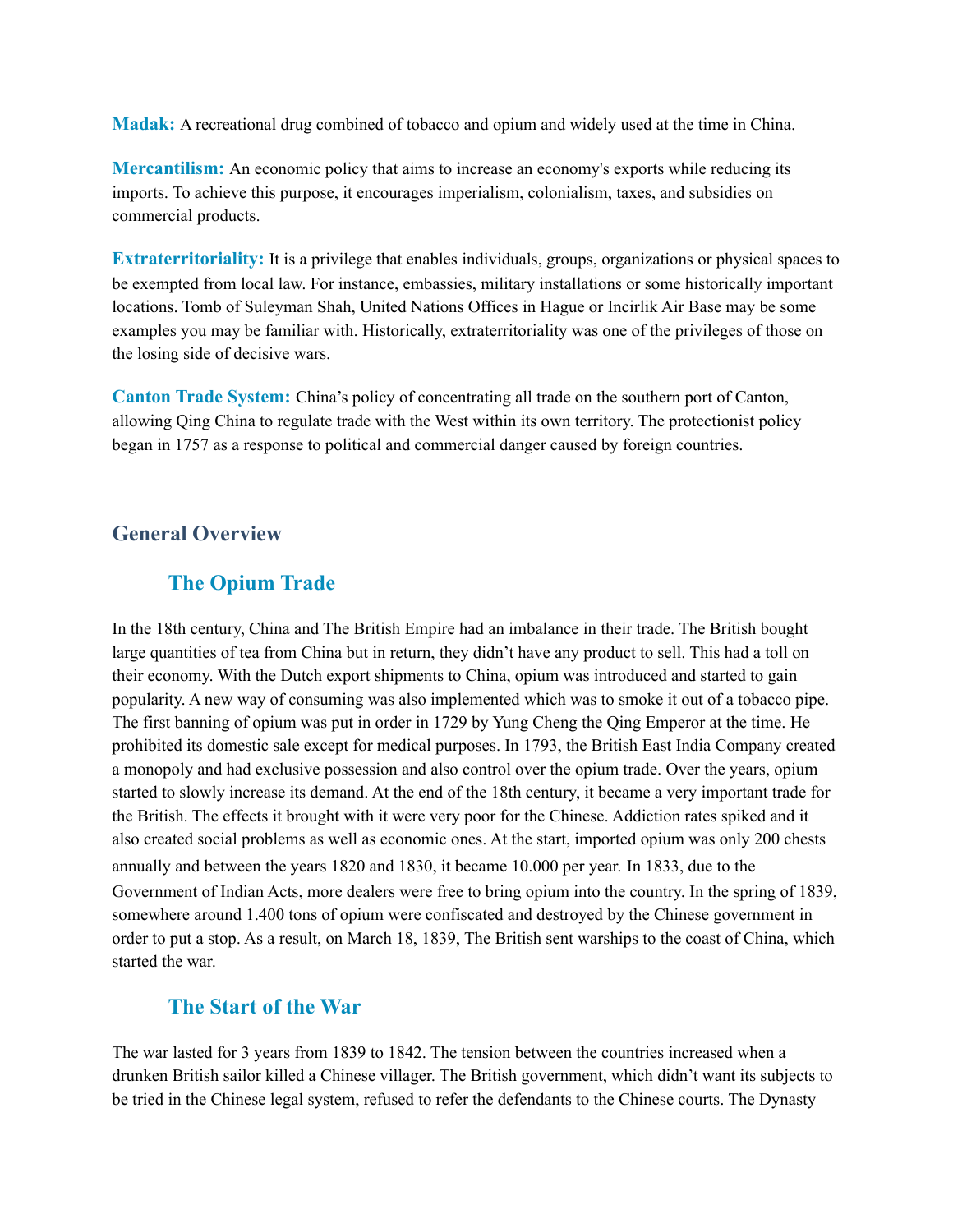was weak because at the time there was another conflict, the Sino-Sikh War, which left China without a major base of operations. General Hugh Gough commanded the British land forces in China. Plans were made by Lord Palmerston to launch attacks on Chinese ports and rivers. The British started to get ready for the upcoming war by drawing their forces from overseas. Volunteers from Bengali were recruited, and orders were put in order for British South Africa and Australia to send ships to Singapore.

In June the first part of the forces arrived. Later that year the British government destroyed Pearl River in Hong Kong. They went up from Pearl River to Canton and after attacks and negotiations, they started to occupy the city in May 1841. As the war carried on Qishan a Manchu official was selected by the Imperial Court to be the Viceroy of Liangguang (Governor-General). In January 1841 the British again won the Battle of Chuenpi and destroyed 11 Chinese fleets and captured the Humen Fronts. This made the Qing navy retreat upriver. Qishan, knowing the value of Pearl River as his attempt to prevent the war to go further, negotiated a peace treaty. Negotiations started happening where Qishan represented the Qing and Elliot represented the British Crown. However, the war didn't stop because both sides continued to engage. A successful middle ground was found by Qishan and Elliot but their governments refused to sign the convention.

Elliot was fired and he was replaced by Henry Pottinger, who was less keen on the idea of finding a common ground and wanted to expand British rights in China. Despite numerous counterattacks by the inferior Qing forces, British campaigns over the next year were successful. More specifically in the Yangtze River campaign because many Chinese ports were blocked and under British rule, General Gough wanted to ruin the Qing Empires' economy so he sought to capture Zheinjiang located where the Caoyun system is, which cut the distribution of grain throughout the Empire. The Qing collected an army of fifty thousand Mancu Banner-men to defend the Province and strengthen the river; however, naval activity in the north led the Qing to send their men to Beijing in fear of attack. They, later on, when to Nanking and assaulted the city despite no permission granted from the emperor Qing officials negotiated with the British

# **The Outcome**

On August 29, 1842, the Chinese were defeated and were forced to sign the treaty of Nanking. Hong Kong was ceded to the British, China had to open 5 port cities (Canton, Amoy, Foochow, Ningpo, and Shanghai), pay somewhere around 20 million dollars, abolish the domestic monopoly of Cohong, and had to cohere to the schedule of the customs duties. In the Treaty of the Bogue, the Qing recognized Great Britain as an equal to China and granted its British subjects extraterritorial privileges in treaty ports. In 1844, the United States and France made similar agreements with China, the Treaty of Wanghia and the Treaty of Whampoa, respectively.

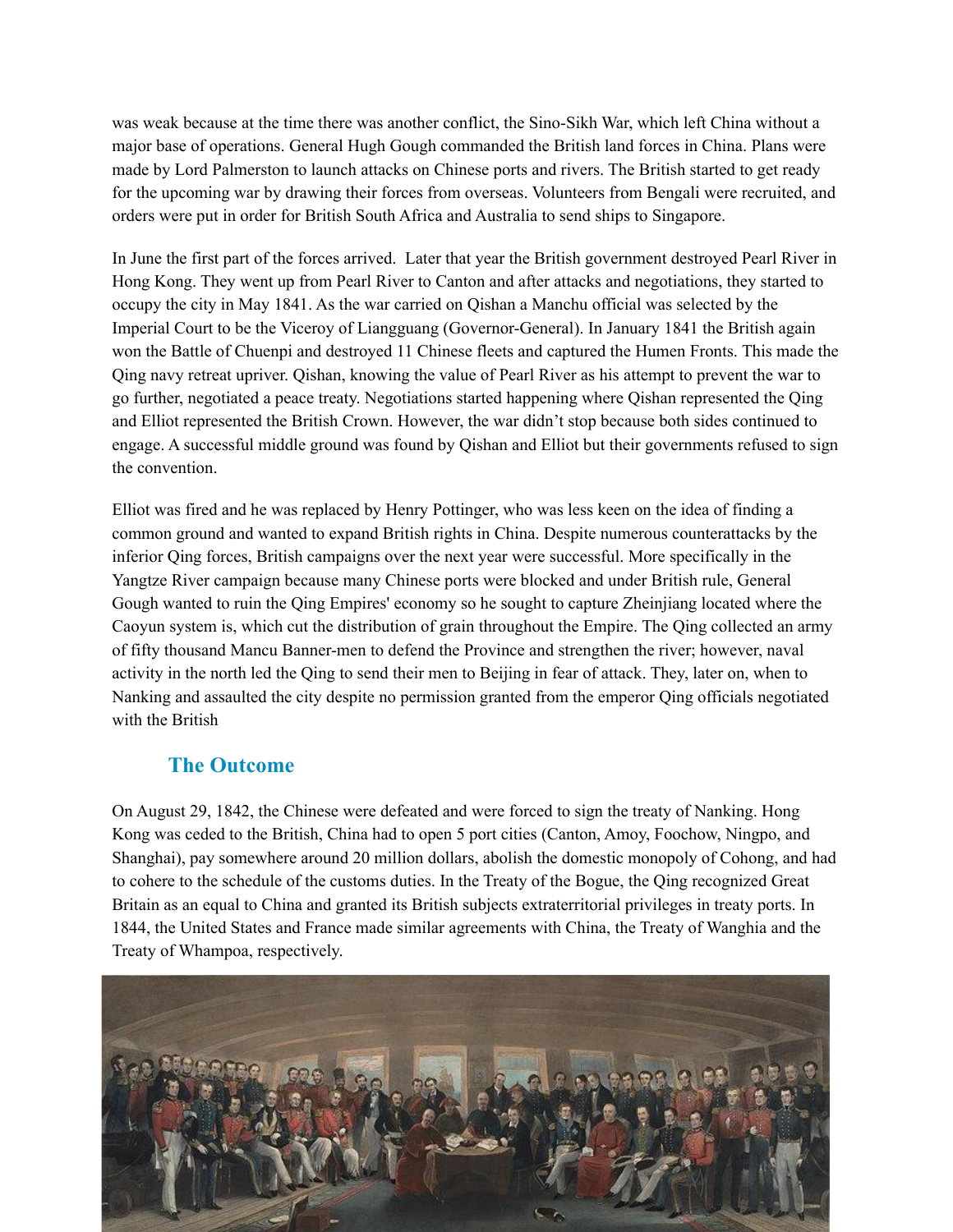# **Major Parties Involved and Their Views**

#### **The Qing Dynasty**

Established in 1644, the Qing Dynasty is ruled by the Daoguang Emperor in the year 1839. While past emperors have tried to solve the opium addiction issue by banning the substance trade, this proved to be insufficient. Thus, the problem grew, and the English continued to sell the opiate. Since a significant portion of the Dynasty's army does not have proper military training and is addicted to opium, The Qing Dynasty's current military forces are limited. The Dynasty has also been struck economically by the influx of opium from the west: the growing demand for opium is surpassing the income generated by means of silver trade and impairing the Dynasty's regular foreign trade. It is thus in the Qing Emperors' best interests to ban opium production, use, and import altogether.

#### **The British Empire**

A major global superpower in the 19th century, the British Empire has always been on the lookout for potential venues of income from other regions of the world, with China being one of them in the early 1800s. After initiating unofficial British-Chinese maritime trade relations in 1635 by sending British merchants to significant Chinese ports, including Canton, the Empire subsequently began official trade with the Dynasty through the British East India Company. Relations with the Qing Dynasty were particularly valued during this time, as products like Chinese tea and silk were in great demand by Europeans, in exchange for which the Qing Dynasty would be provided by silver. However, this process was precluded when the Canton System was enacted. In response, the British Empire began to produce opium in Bengal and gradually established a monopoly over opium sales to China, which led to a lucrative business venture for the Empire but major societal adversity for the Dynasty.

#### **The British East India Company**

The British East India Company was founded in 1600 with the objective of carrying out British trade in the Indian Ocean region. As one of the biggest colonizing powers in the world at the time, the East India Company (EIC) managed to control the majority of the Indian subcontinent and lead international trade in a great variety of commodities. One of these commodities was opium, which saw a downturn in its financial yield upon the Chinese ban on opium imports. In order to circumvent this, the EIC started to produce and set the purchase price of its company-licensed opium in Bengal — a region that it had mostly monopolized and gained financial control over. These chests of opium were then trafficked to China by drug smugglers, thus allowing for the EIC, and the British Empire simultaneously, to keep on profiting off of opium exports even in the face of numerous opium-related laws being passed in the Qing Dynasty.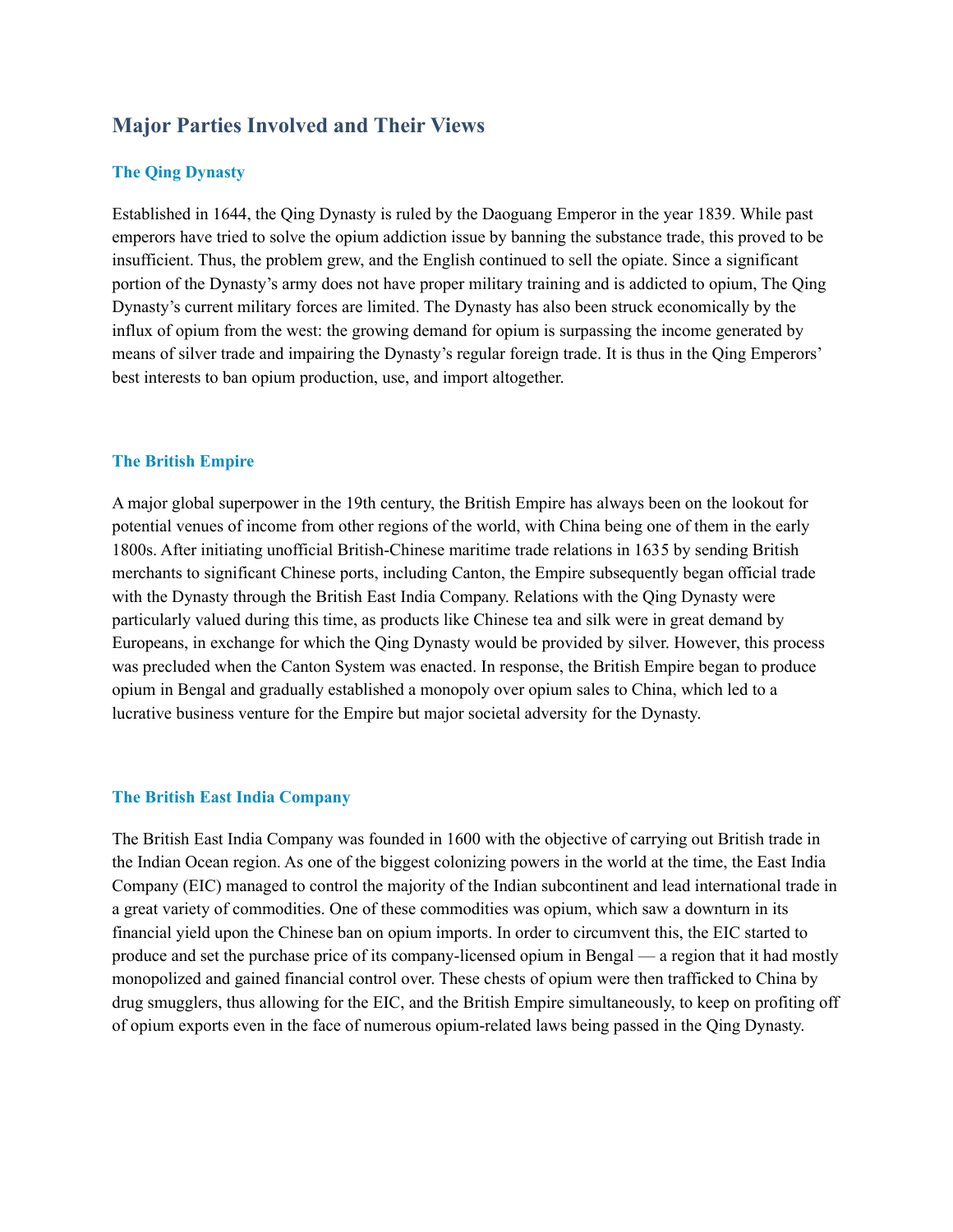# **Timeline of Events**

| 1635                    | British-Chinese maritime trade is initiated in Chinese coastal ports                                                                                        |
|-------------------------|-------------------------------------------------------------------------------------------------------------------------------------------------------------|
| 1729                    | Madak restrictions are enacted for the first time in China by Yongzheng<br>Emperor, prohibiting the sale and smoking of opium                               |
| 1757                    | The Canton Trade System is established                                                                                                                      |
| 1773                    | Britain begins to sell Indian opium by means of the East India Company                                                                                      |
| 1780                    | The Qing Dynasty issues an edict against opium use                                                                                                          |
| 1796                    | Opium importation and cultivation is banned by Jiaqing Emperor                                                                                              |
| 1799                    | The governor of Canton orders the halt of opium trade                                                                                                       |
| 1820                    | The amount of illegal opium import into China surpasses 10,000 chests per<br>year                                                                           |
| September 4, 1839       | The Qing Dynasty, spearheaded by Lin Zexu, destroys 20,000 chests of opium<br>stored in Canton warehouses by British merchants, officially starting the war |
| <b>January 14, 1840</b> | Daoguang Emperor requests all foreign merchants in China to stop material<br>assistance towards the British                                                 |
| <b>June 1840</b>        | British expeditionary forces arrive at Hong Kong                                                                                                            |
| <b>May 1841</b>         | The British Royal Navy bombards Canton and occupies the city                                                                                                |
| <b>August 29, 1842</b>  | The Treaty of Nanking is signed by the Qing Dynasty, ending the First Opium<br>War                                                                          |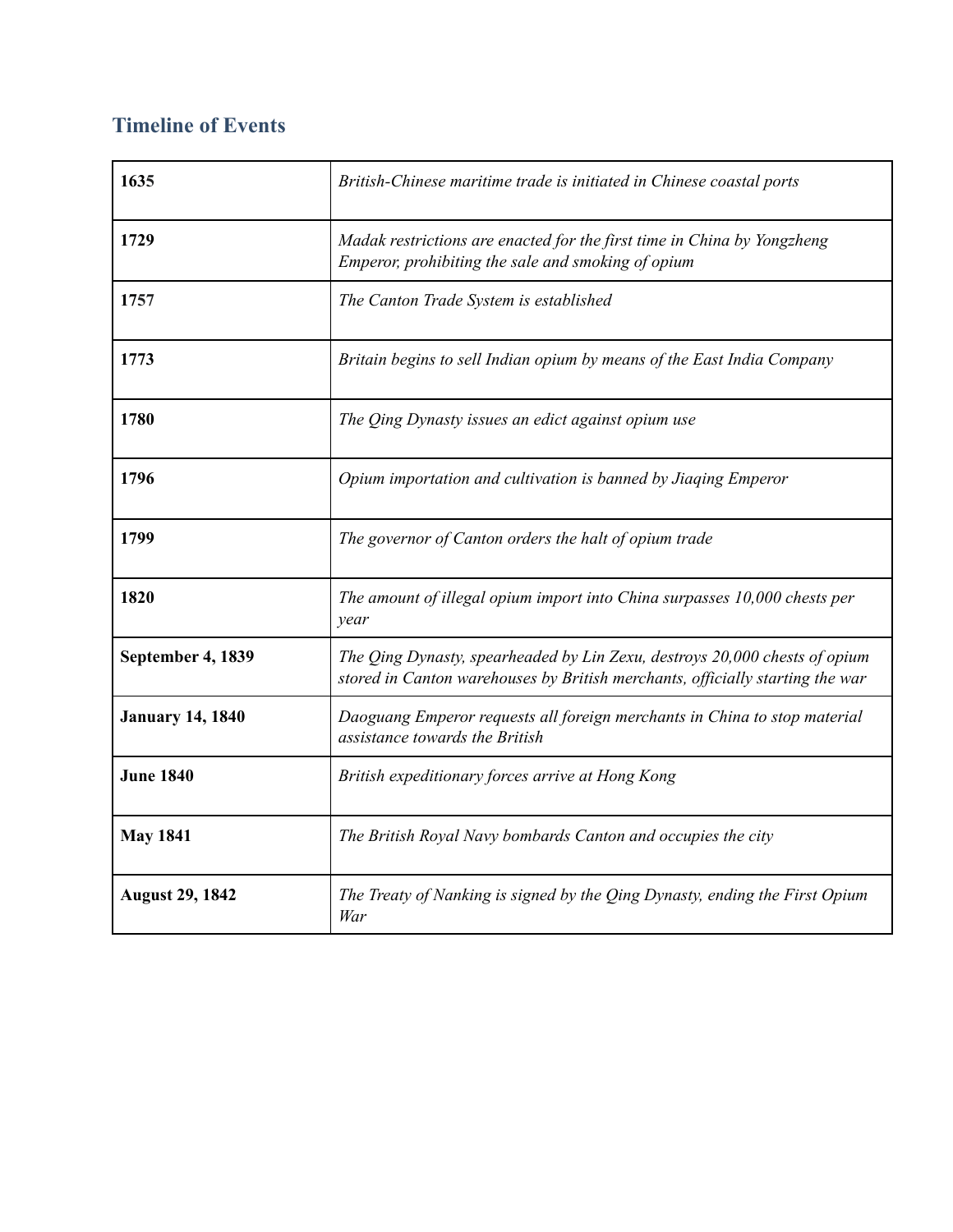# **Treaties and Events - Relevant Historical Documents**

## ● *Letter of Henry John Temple, 3rd Viscount "Palmerston"***:**

After the British cabinet's decision to start war preparations, Palmerston sent a diplomatic note to the Qing government, saying that the Chinese had been outrageous towards the British, and they needed to compensate for what they had done.

### ● *American Letters:*

You may some useful information below regarding China's trade policy: <https://www.archives.gov/publications/prologue/2002/winter/gedalecia-1.html>

# **●** *Convention of Chuenpi:*

The Convention of Chuenpi was a provisional agreement between British Plenipotentiary Charles Elliot and Chinese Imperial Commissioner Qishan. The terms were published on January 20, 1841, but both governments rejected them and dismissed Elliot and Qishan, respectively, from their positions. Secretary of State Lord Palmerston stated that Elliot had acquired too little, while the Daoguang Emperor believed Qishan had conceded too much. Palmerston appointed Major General Henry Pottinger to replace Elliot, while the Emperor appointed Yang Fang to replace Qishan, along with Yishan as General-in-Chief of the Repressing Rebellion and Longwen as Deputy Regional Commander. Although the convention was not ratified, many of the provisions were later incorporated into the Treaty of Nanking (1842).

# *● The Treaty of Nanking*

After China's military defeat, with British warships poised to attack Nanking, British and Chinese officials negotiated aboard HMS Cornwallis, moored in the city. On August 29, British representative Sir Henry Pottinger and Qing representatives Qiying, Yilibu, and Niu Jian signed the treaty, which consisted of thirteen articles. The treaty was ratified by the Daoguang Emperor on October 27 and Queen Victoria on December 28. The ratification was exchanged in Hong Kong on June 26, 1843.

<https://www.dipublico.org/100514/the-treaty-of-nanking-1842/>

# **Evaluation of Previous Attempts to Resolve the Issue**

A few attempts were made in order to stop the war but all unfortunately failed. Among these were the Qing Dynasty's frequent attempts at circumventing the British opium trade through legal decisions edicts against opium use, limitations on the substance's importation, and eventually the banning of opium altogether. However, as can be seen by the later emergence of the First Opium War, the Dynasty's nationwide bans on opium consumption and trade fell short of expectations. The East India Company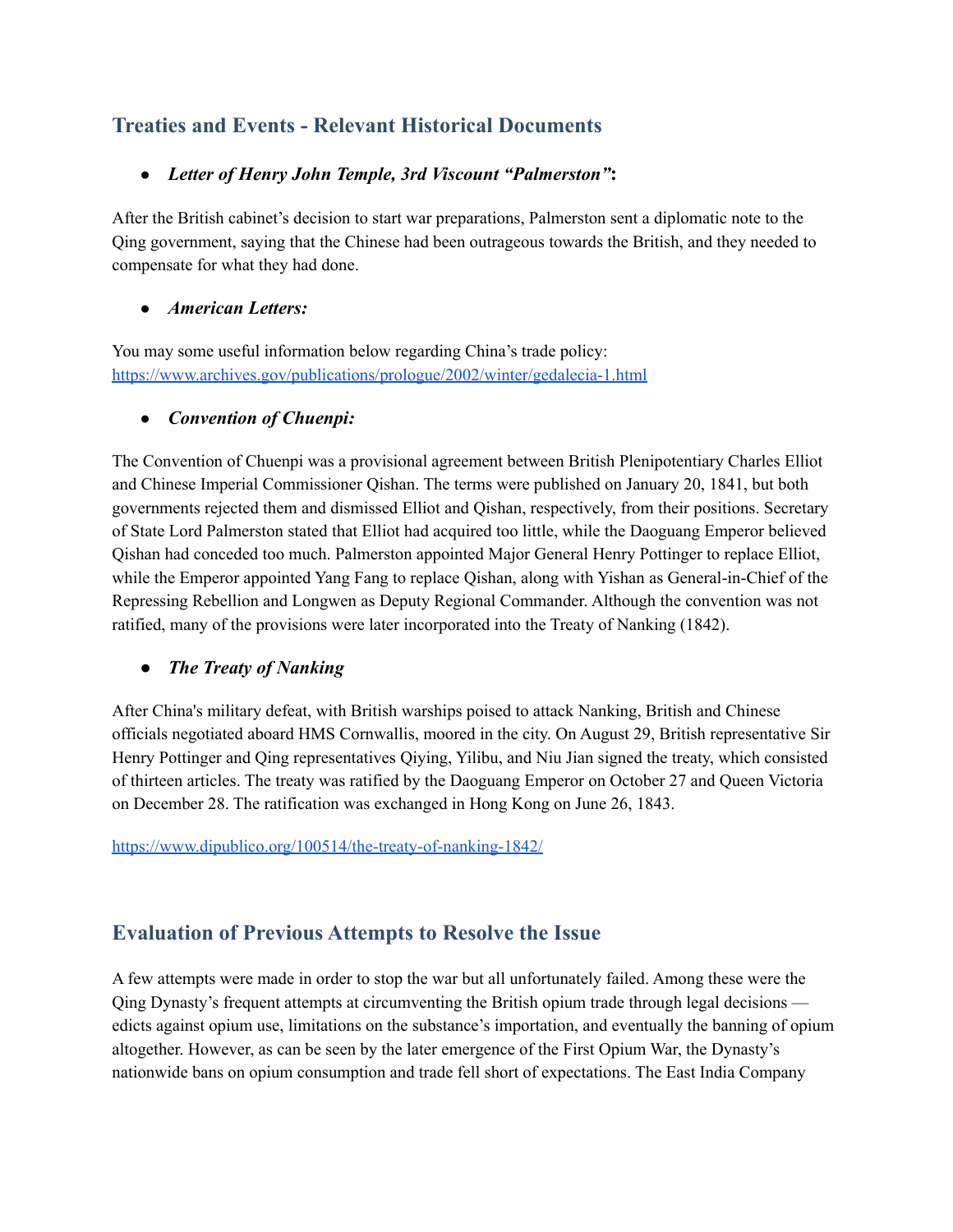remained active in the region despite these legal barriers, showing that Chinese efforts to systematically eradicate opium import were, indeed, quite fruitless.

Several unsuccessful strides made by the British Empire, too, contributed to the long-lasting nature of the war. The Convention of Chuenpi was one such attempt at resolving this issue. Drafted jointly by British Plenipotentiary (diplomat with the power to act on behalf of a foreign government) Charles Elliot and Chinese Imperial Commissioner Qishan, the goal of this tentative convention was to reach a bilateral agreement on the issue at hand. Some provisions of the Convention of Chuenpi were Hong Kong's cessation to Britain, the re-opening of trade in Canton, and an indemnity payment to the British Empire. Yet, the British Secretary of State for Foreign Affairs, Lord Henry John Palmerston, was dissatisfied with the unexpectedly low volume of concessions being demanded from the Qing Dynasty, and as a result, he refused to agree to the convention, even though it could have been a step towards peace in the Cantonese region. A similar stance was held by the Qing government, who claimed that Qishan was unjustified in his decision to sign this agreement on behalf of the Daoguang Emperor. Thus, a convention that could have potentially ended the war and resolved tensions early on in the course of the war ended up being a missed opportunity due to the two sides' inability to reach a balanced compromise and successfully represent their respective government's views. It is therefore of great importance that any treatise-based, diplomatic attempts to be made in this committee take into account the demands and needs of both the Qing Dynasty and the British Empire.

# **Possible Solutions**

Given the circumstances, suggestions regarding how you are going to proceed with the war would be much more beneficial. Both sides must gather soldiers and strengthen their armies. However, given the spirit of Historical Committees, who are not limited by military actions, finding creative ways to put your enemy at a disadvantage is highly encouraged. You should follow the newsletters, crises, and how the war plans play out to understand the situation at hand. They will give you information regarding what the other side is plotting or has done so far, which you should bear in mind while planning on ways to attack them. Treachery is also common, so if you need additional information, you can try to obtain it from the other side using different tactics. You can also consider enhancing your army and weaponry, but you should do this in a relatively realistic manner, given the time frame.

# **Useful Links**

[https://www.youtube.com/watch?v=fgQahGsYokU&list=PLjLK2cYtt-VDNdg5R-Vwxe\\_P702gm208c](https://www.youtube.com/watch?v=fgQahGsYokU&list=PLjLK2cYtt-VDNdg5R-Vwxe_P702gm208c)

[https://www.youtube.com/watch?v=qHmuuc7m1AA&list=PLjLK2cYtt-VDNdg5R-Vwxe\\_P702gm208c](https://www.youtube.com/watch?v=qHmuuc7m1AA&list=PLjLK2cYtt-VDNdg5R-Vwxe_P702gm208c&index=2) [&index=2](https://www.youtube.com/watch?v=qHmuuc7m1AA&list=PLjLK2cYtt-VDNdg5R-Vwxe_P702gm208c&index=2)